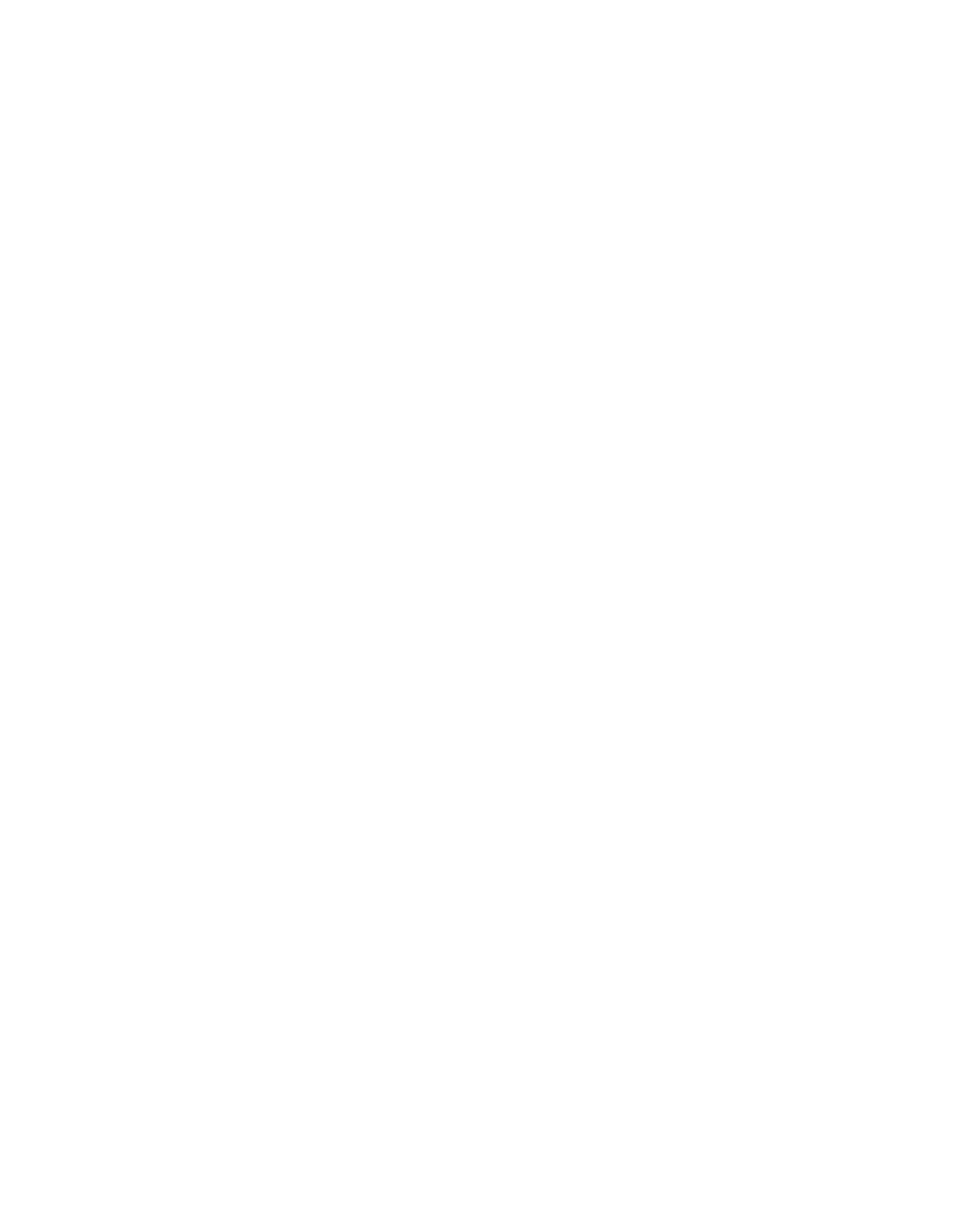## Secretary Yellen IMFC-DC Statement April 2022

The United States, in the strongest terms, condemns Russia's illegal, unprovoked war against Ukraine. Russia's invasion is an assault on fundamental international rules and norms and threatens the core of the international order. The United States stands resolutely with the Ukrainian government and the Ukrainian people. Russia's war against Ukraine has imperiled the global recovery from the pandemic and aggravated inflation, with vulnerable populations across the world feeling the effects of steeply rising food prices.

Over the last two years, international financial institutions have provided unprecedented financing in response to COVID-19. Now, they must step in to help low-income and developing countries respond to food and energy shocks caused by the war, address the expanding refugee crisis in Europe, and bolster and rebuild an independent Ukraine. Deepening food insecurity caused by Russia's unprovoked war requires an elevated response to address immediate, shortterm pressures as well as increase resiliency in the long-term.

Countries are experiencing varying degrees of spillovers from the war that depend on the breadth and depth of their economic ties with Russia and Ukraine, reliance on net imported commodities, and pre-war macroeconomic policies and vulnerabilities. Macroeconomic policy responses should therefore be carefully calibrated. Countries most affected by the war should redeploy targeted fiscal support to protect the most vulnerable people, while net commodity exporters should build their external positions and make productive investments. IMF and World Bank partner countries will thus have to work toward multiple goals, including safeguarding the recovery while bringing down inflation, mitigating growing inequality, and laying the foundation for sustainable macroeconomic growth.

Russia's war on Ukraine has highlighted one of the consequences of our reliance on fossil fuels. We must continue to develop and deploy renewable and zero emissions energy and reduce dependency on energy sources that are volatile. The World Bank Group and IMF have made important efforts to date in adapting their analyses, policies, and instruments to account for the need to respond to climate change. I welcome that the two institutions have agreed on a framework to collaborate on supporting countries with addressing climate issues. The World Bank Group has a unique convening ability to rally momentum, energy, ideas as well as private and public financing to raise global climate ambition. To this end, I urge the World Bank Group to develop clear and ambitious targets on all dimensions of climate adaptation and the global energy transition. I welcome the Bank's new innovative Country Climate Development Reports that seek to effectively align climate action, development efforts and financing needs. These reports will serve as an important foundation for other international multilateral and bilateral partners to support countries' national climate goals. These efforts are part of a broader push to support sectoral decarbonization as we transition away from fossil fuel reliance, while protecting and expanding energy access. This work is imperative if we are to reach a net-zero future.

Meanwhile, the COVID-19 pandemic is not behind us. In the near term, we need to work together to accelerate vaccine deployment and increase access to therapeutics and diagnostics to reach global targets, including vaccinating 70% of the world, and end the acute phase of the COVID-19 pandemic. The United States has provided more than \$19 billion for health, economic, and humanitarian COVID-19 assistance to our partners and is progressing toward our target of sharing over 1.1 billion COVID-19 vaccines doses by the end of 2022. I call on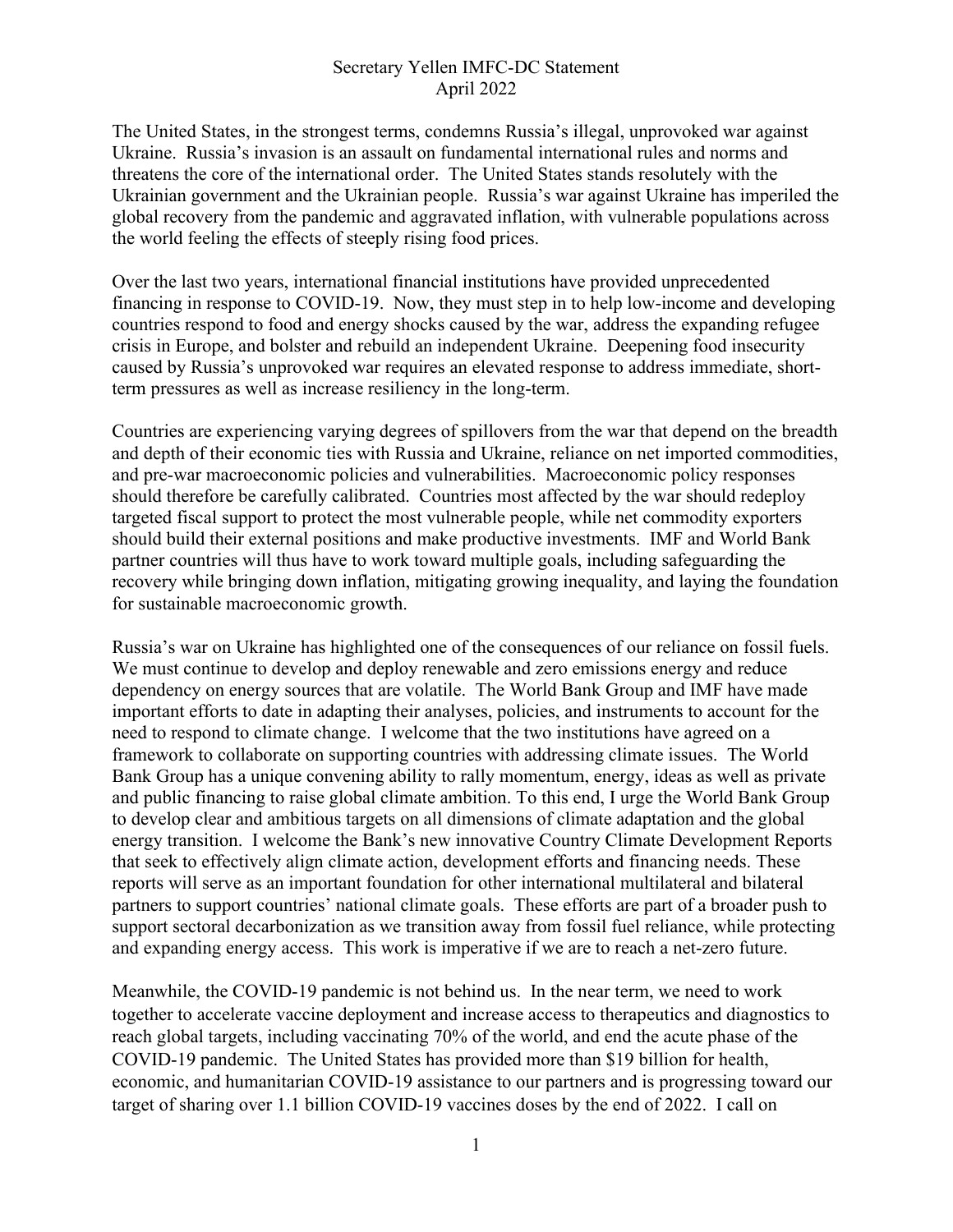## Secretary Yellen IMFC-DC Statement April 2022

partners at all levels—including the World Bank and the WHO— to support these efforts by working to identify obstacles to vaccine deployment, develop strategies to overcome these challenges, and deploy financing as needed. The United States stands ready to work with the UN Global Coordinator for COVID-19 Vaccine Country-Readiness and Delivery and other partners to address critical needs such as vaccine readiness in low-income countries. To this end, I welcome the World Bank's high-level session on vaccine deployment this month as a way to bring the World Bank, donor governments, and borrowing countries to the table to prioritize investments in vaccine readiness. I also appreciate the related country-by-country report to the G20 on accelerating vaccine deployment.

Our near-term work to stop COVID-19 must also be complemented by efforts to address elevated debt burdens threatening many low-income countries and emerging markets. Spillovers from Russia's invasion of Ukraine will further strain public sector balance sheets. I call on the IMF and World Bank to continue their efforts to help countries reduce their debt vulnerabilities through capacity development and policy advice, and to take measures to improve debt data transparency and reporting standards. The IMF and World Bank continue to provide critical support for the Common Framework process, but its effectiveness in delivering timely and comprehensive debt treatments will only be possible with the full, prompt cooperation from all official bilateral creditors. G20 and Paris Club members should move quickly to advance the debt treatments for Chad and Zambia and provide clear guidance to eligible countries on the Common Framework process.

Over the longer term, we need to increase our resilience to future health shocks. The G20 Finance Health Task Force is working to develop a joint understanding of evolving pandemic risks and will help us catalyze needed action. As highlighted in the World Bank and WHO's recent assessment, national-level investments face a significant financing gap. Establishing a financial intermediary fund at the World Bank will provide a dedicated stream of funding to close critical preparedness gaps and protect against future pandemics.

Recovering from the COVID-19 pandemic and addressing the climate crisis also requires a commitment to bigger and bolder investments in sustainable, high-quality infrastructure around the world. That's why the G7's infrastructure initiative is so important. The United States' contribution will focus on the key areas of climate, health, digital technology, and gender equity to connect people with opportunities and contribute to economic growth, greater social inclusion, and climate resilience. I call on the World Bank and the regional development banks to support and amplify this effort through renewed, ambitious commitments to support developing countries in addressing their trillions of dollars of unmet infrastructure needs, consistent with our climate goals and countries' debt sustainability. Mobilizing private financing will be a key piece of this effort, and we must develop and deploy innovative financing tools that leverage and crowd in significant amounts of private capital while simultaneously working to improve countries' investment environment.

To successfully address the multiple global challenges we face, our multilateral financial architecture must evolve and be strengthened. I encourage the World Bank Group to think well